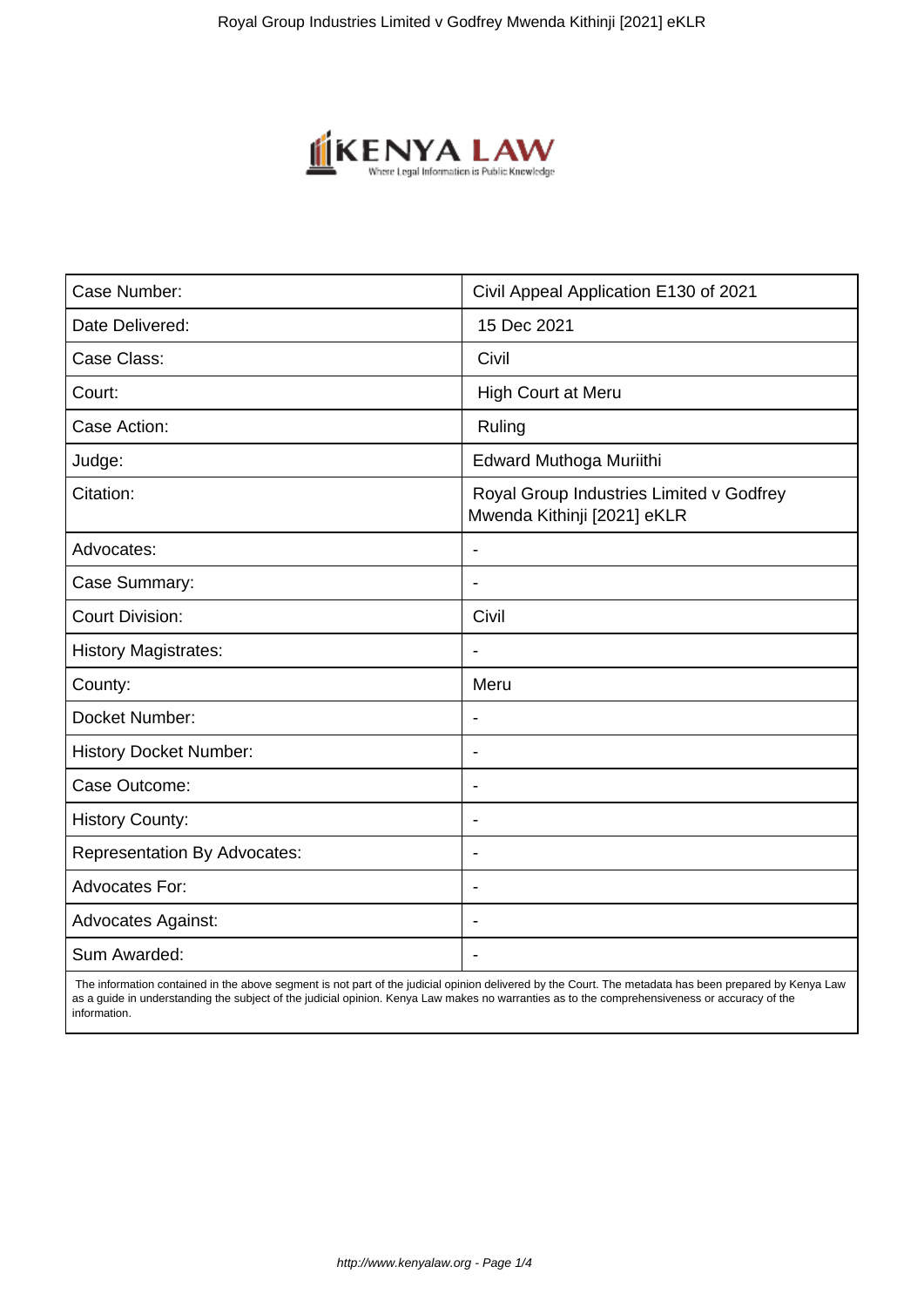### **REPUBLIC OF KENYA**

#### **IN THE HIGH COURT OF KENYA AT MERU**

#### **CIVIL APPEAL APPLICATION NO. E130 OF 2021**

# **ROYAL GROUP INDUSTRIES LIMITED..............................APPELLANT/APPLICANT**

#### **VERSUS**

#### **GODFREY MWENDA KITHINJI T/A AERINGO TRADERS...............RESPONDENT**

#### **RULING**

#### *The Application*

1. Before the Court is an application dated  $28<sup>th</sup>$  September 2021 seeking stay of execution of the Judgment delivered on  $21<sup>st</sup>$ September 2021 in Meru CMCC No. 182 of 2019. The subject matter of the suit at the trial Court was a claim for the refund of Ksh 2,090,380/= being the agreed purchase price for pressure pipes some of which, the Court found were either not delivered or were of an inferior quality. In the Judgment, the trial Court (Hon. T. M. Mwangi, SPM) found in favour of the Respondent and ordered the Applicant to refund him the sum of Ksh 2,090,380/=.

#### *Applicant's Case*

2. The application is supported by the supporting affidavit of Zoher Taherali Dawoodbhai, the Appellant's Director, sworn on  $28<sup>th</sup>$ September 2021. It is majorly premised on the grounds that the appeal has high chances of success and that unless stay is granted, he will suffer irreparable loss and damage and the intended appeal will be rendered nugatory. The Applicant has indicated willingness to offer security in the form of a bank guarantee as he is involved in the manufacturing industry whose operations are heavily dependent on their liquidity.

3. The Applicant also filed written submissions dated 2<sup>nd</sup> November 2021. In urging for grant of stay, he cites the Court of Appeal in *Butt vs Rent Restriction Tribunal* (1982) KLR and *Masisi Mwita vs Damaris Wanjiku Njeri* (2016) eKLR. He cites *Silverstein vs Chesoni* (2002) 1 KLR 867 for the definition of substantial loss which he urges means 'what has to be prevented by preserving the status quo because such loss would render the appeal nugatory. He urges that since the Respondent's resources are unknown, he will not be in a position to refund the monies if paid to him. He further cites *Reliance Bank Limited vs Norlake Investments Limited* (2002) 1 E.A 227 and *National Industrial Credit Bank Ltd v Aquinas Francis Wasike & Another* [2006] eKLR and *Stanley Karanja Wainaina & Another vs Ridon Ayangu Mutubwa* (2016) eKLR.

4. He further urges that the application was filed timeously, on  $30<sup>th</sup>$  September 2021 after delivery of Judgment on  $21<sup>st</sup>$  September 2021. He also urges that the Applicant is willing to provide security. He cites *Gitahi & Another vs Warugongo* (1988) KLR 621 and *Khalsa Schools & 2 Others vs Samuel Odhiambo Otieno* (2021) eKLR for the importance of security which includes security in the form of a bank guarantee.

5. He finally urges that the appeal is arguable and it raises weighty issues of law and fact. He cites *Kenya Power & Lighting Company Limited vs Esther Wanjiru Wokabi* (2014) eKLR for the proposition that an arguable appeal is not one that will necessarily succeed but one which raises triable issues.

#### *Respondent's Case*

6. The Respondent has opposed the application by his replying affidavit sworn on  $24<sup>th</sup>$  October 2021. He urges that the intended appeal does not raise any serious legal issues for consideration by the Court since the Respondent did not deny owing him the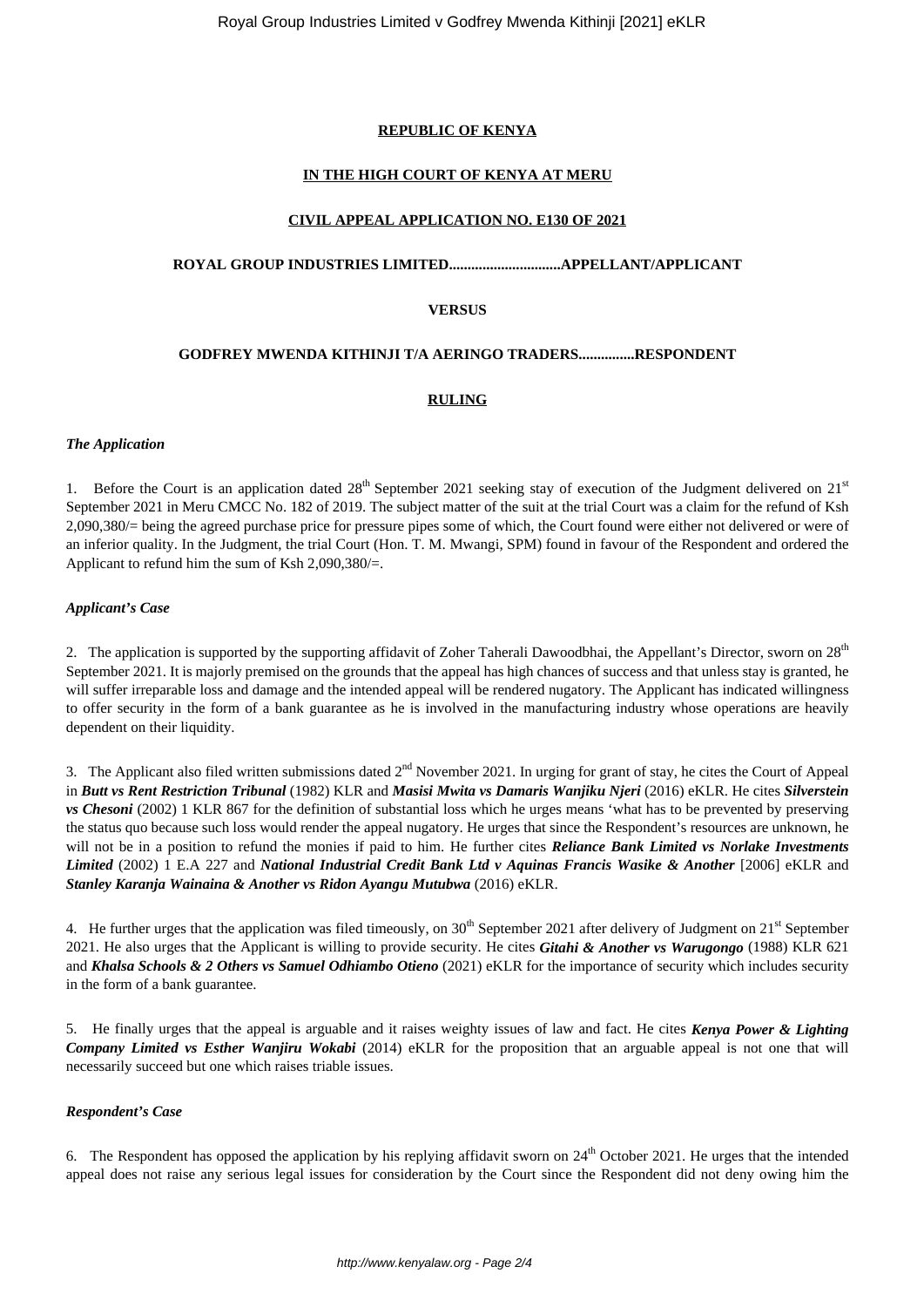decretal sum. He urges that the application does not meet the legal threshold for grant of stay as no substantial loss has been demonstrated. He urges that from the time of delivery of judgment, the Applicant has been engaging him on the modalities of payment. He further urges that the Applicant has not demonstrated to the Court that he has commenced execution. She urges that in the unlikely event that the Court grants stay, the Applicant should be ordered to pay him half of the decretal amount and deposit the other half in a joint interest earning account and deposit security for costs in Court.

7. The Respondent also filed submissions dated  $8<sup>th</sup>$  November 2021. He urges that the Applicant's allegation that he, the Respondent will be unable to refund the decretal sum if the appeal is successful was not proved. He however urges that he is able to refund the decretal sum. He cites *Congress Rent South Africa vs Kenyatta International Convention Centre; Cooperative Bank of Kenya Limited & Another (Garnishee)* (2019) eKLR, *Kenya Shell Limited vs Benjamin Karuga Kibiru & Another* (1986) eKLR and *Machira T/A Machirs & Co. Advocates vs East African Standard (No. 2)* (2002) 2 KLR 63.

8. He further urges that no sufficient cause has been shown to warrant grant of the orders sought. He cites *Mohamed Salim T/A Choice Butchery vs Nasserpuria Memon Jamat* (2013) eKLR for the proposition that the right to appeal must be balanced with the right to enjoy the fruits of a judgment.

9. He urges that in the event the Court grants stay, the Applicant should be ordered to pay him of the decretal amount and to deposit the other half in a joint interest earning account.

#### *Determination*

#### *Stay of Execution*

10. The test for applications for stay of execution in the High Court is set out in Order 42 Rule 6 of the Civil Procedure Rules. The conditions that an Applicant has to meet and/or demonstrate for the court to grant a stay of execution are as follows: -

*a) substantial loss will result to applicant if stay is not granted; and* 

*b) security is given by the Applicant for the due performance of any decree as may eventually become binding on the appellant upon determination of the appeal; and*

*c) the application has been brought without unreasonable delay.* 

#### *Substantial Loss*

11. To urge his claim for substantial loss, the Applicant claims that the Respondent will not be in a position to refund the monies if the appeal is successful. In such applications, once an Applicant expresses fears that the Respondent may not be in a position to settle the decretal amount, the burden of proof shifts to the Respondent to show that he has the means to pay since that is a matter which is peculiarly within his knowledge in accordance with Section 112 of the Evidence Act. See *National Industrial Credit Bank Ltd v Aquinas Francis Wasike & Another* **[2006] eKLR** and *Equity Bank Limited v Japhet Kubai Ikiamba & Another Meru HCCA No. E007A of 2020***.** 

12. The Court thus finds that the moment the Applicant expressed his fears, the burden of proof shifted to the Respondent to confirm her ability to pay. The Respondent failed to do so. In her submissions, she states that the Applicant did not give evidence to prove that she will be unable to pay. The Court has already found that the burden already shifted to the Respondent and the Court considers that in her replying affidavit, she failed to discharge this burden.

13. This Court thus finds that the Applicant has demonstrated the likelihood of suffering substantial loss.

# *Security*